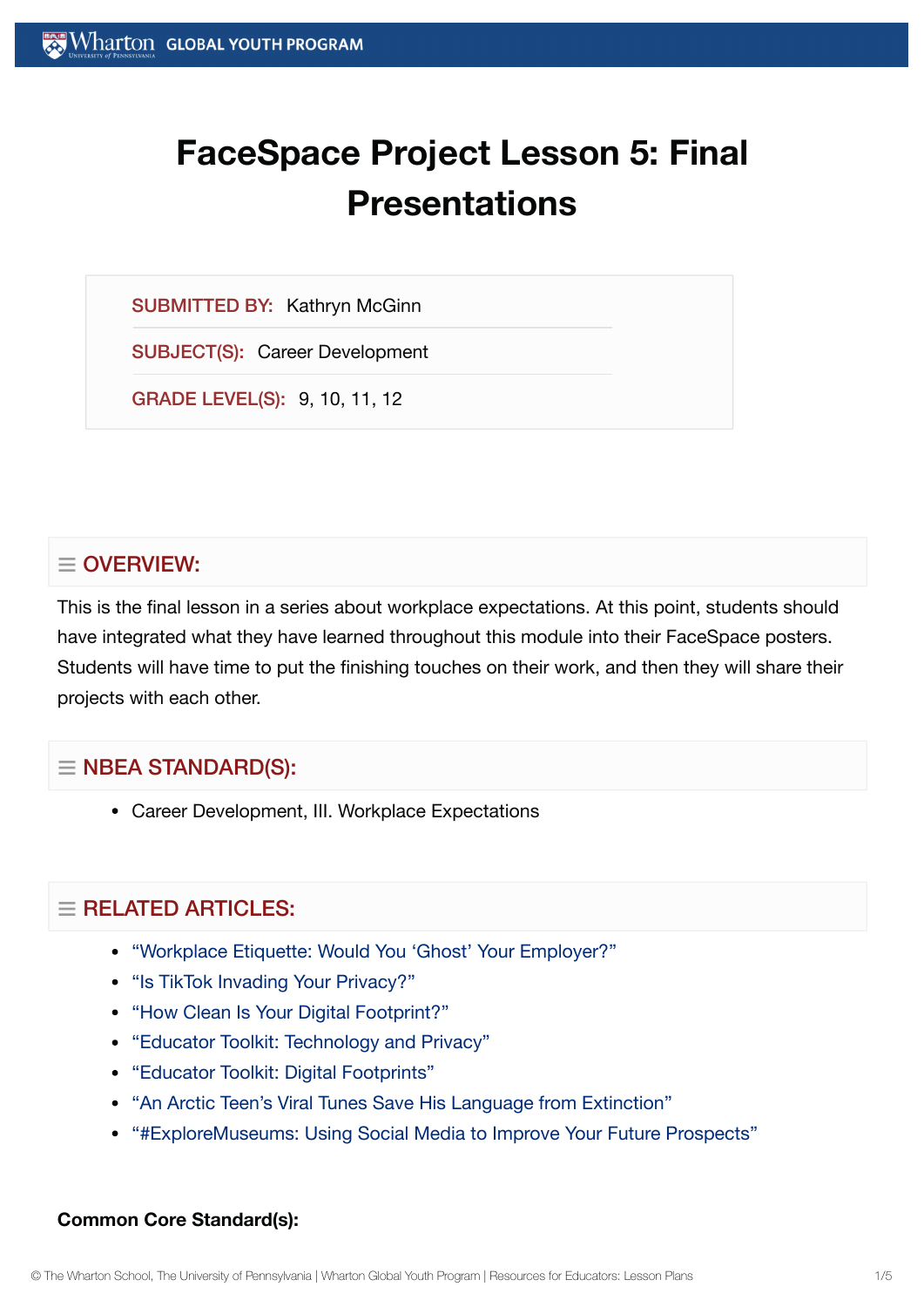## $\mathbb{R}$  Wharton Global Youth Program

- ELA CCR Writing 7: Conduct short as well as more sustained research projects based on focused questions, demonstrating an understanding of the subject under investigation.
- ELA CCR Writing 8: Gather relevant information from multiple print and digital sources, assess the credibility and accuracy of each source, and integrate the information while avoiding plagiarism.
- ELA CCR Reading 1: Read closely to determine what the text says explicitly and to make logical inferences from it; cite specific textual evidence when writing or speaking to support conclusions drawn from the text.
- ELA CCR Reading 10: Read and comprehend complex literary and informational texts independently and proficiently.
- ELA CCR Speaking and Listening 1: Prepare for and participate effectively in a range of conversations and collaborations with diverse partners, building on others' ideas and expressing their own clearly and persuasively.
- ELA CCR Speaking and Listening 2: Integrate and evaluate information presented in diverse media and formats, including visually, quantitatively, and orally.
- ELA CCR Speaking and Listening 4: Present information, findings, and supporting evidence such that listeners can follow the line of reasoning and the organization, development, and style are appropriate to task, purpose, and audience.
- ELA CCR Speaking and Listening 5: Make strategic use of digital media and visual displays of data to express information and enhance the understanding of presentations.
- ELA CCR Speaking and Listening 6: Adapt speech to a variety of contexts and communicative tasks, demonstrating command of formal English where indicated or appropriate.

## **Objectives/Purposes:**

- Students integrate their findings about workplace expectations into posters that they will share with the class.
- Students will work constructively in groups.

## **Knowledge@Wharton Article:**

## "'Not a Site, but a Concept': Tapping the Power of Social [Networking"](http://knowledge.wharton.upenn.edu/article.cfm?articleid=2009)

#### **Other Resources/Materials:**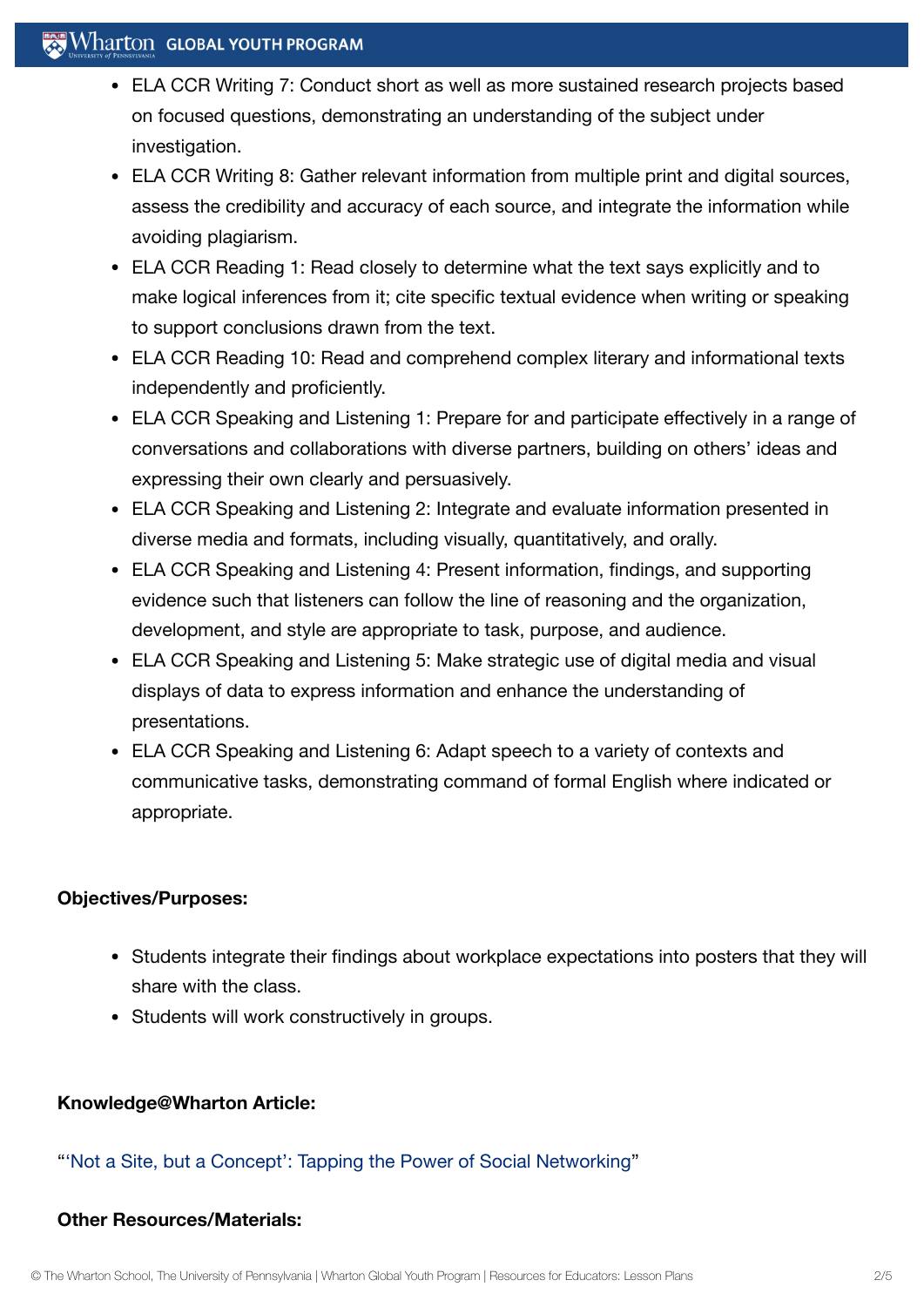- Creating an Online Persona 3 [\(Handout](https://globalyouth.wharton.upenn.edu/wp-content/uploads/2012/01/Career-Development-23_handoutA.pdf) A)
- Extra copies of "FaceSpace" handout
- Poster board, construction paper, glue, markers, and any other materials necessary to create "FaceSpace" posters

#### **Activities:**

- 1. Read the Knowledge@Wharton article. Discuss the following questions:
- a. What are some examples of how companies are using social networking to their advantage?
	- Mini USA tracks everything said about its brand online to help shape ad campaigns.
	- Hewlett-Packard has executives participate in online conversations about their products and consumer concerns.
	- Ernst & Young recruits new employees on a Facebook page.

b. Describe the "social technology ladder" and why it is important for companies to understand where their consumers rank on the ladder.

- Inactives: lowest rung
- Joiners: visit social networking sites
- Collectors: collect and aggregate information
- Critics: those who post ratings and reviews and contribute to blogs and forums.
- You have to understand how your consumers use the Internet in order to plan how to best reach them through it.
- c. What are the three trends in the way people use the Internet?
	- Information discovery is changing from a solitary to a communal activity.
	- How we share information is becoming less active (emailing) and more passive (posting on Facebook).
	- The web is becoming entirely social, where people can have conversations with each other an all types of sites.

*(10 mins)*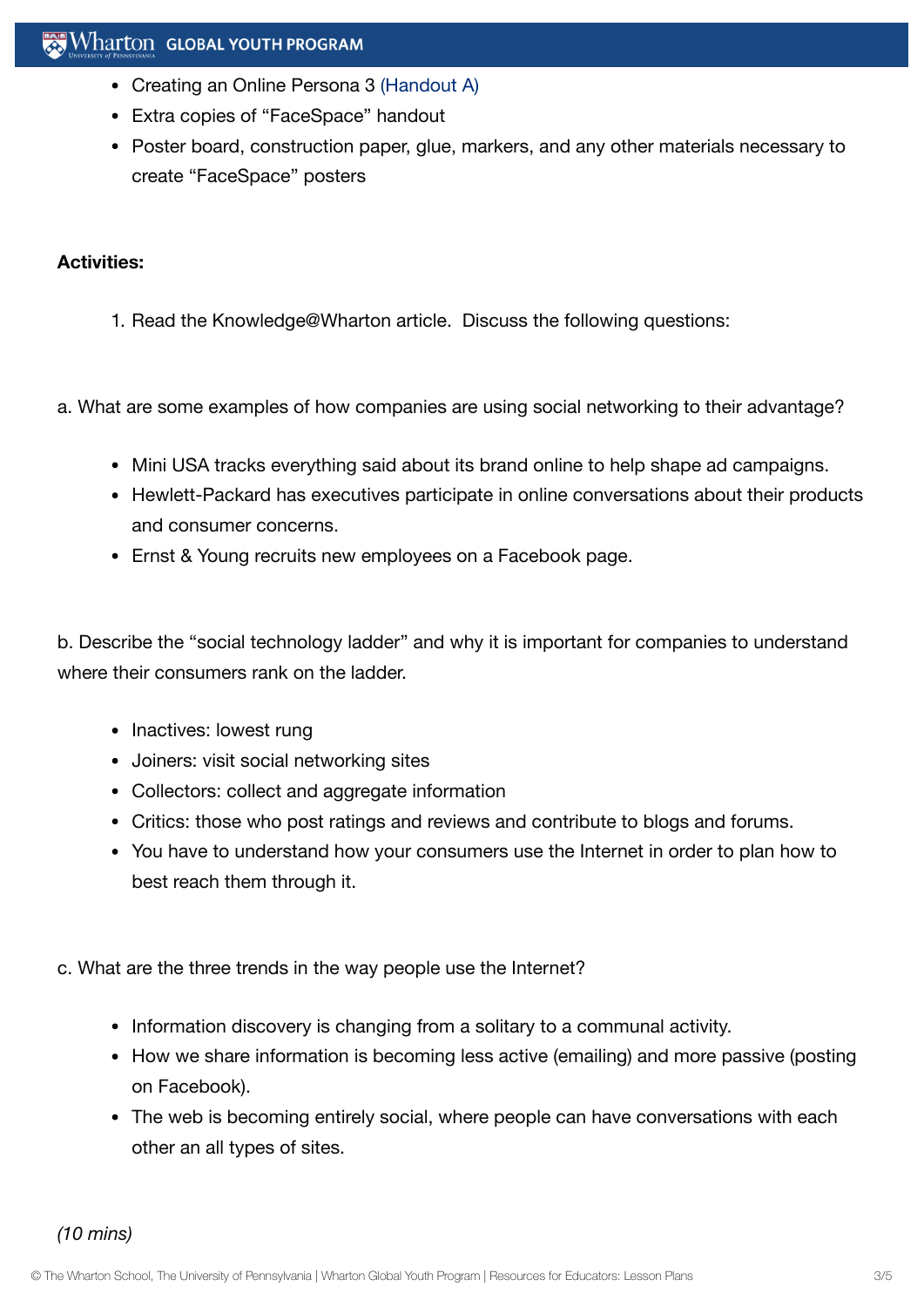## Wharton GLOBAL YOUTH PROGRAM

- 2. Hand out Creating an Online Persona 3 and go over the key points with students. Ask students about the general "netiquette" tips which they most strongly agree with. *(5 mins)*
- 3. Give students time to put the finishing touches on their FaceSpace pages and prepare their "pitches" for the class. Go over the requirements for their presentations:
- a. Each member of the group must have a role in describing some element of the poster.
- b. The group should share the key information contained on their FaceSpace page.
- c. The group should highlight what makes their FaceSpace page unique.

Remind students that their presentations are an important aspect of their FaceSpace projects; they should be enthusiastic, knowledgeable, and original! *(10 mins)*

4. Students present their posters to the whole group. For each poster, students should complete (brief!) the feedback sheet [\(Handout](https://globalyouth.wharton.upenn.edu/wp-content/uploads/2012/01/Career-Development-23_facefeedback.pdf) B). Students trade feedback sheets at the end of the lesson. (*15 mins)*

#### **Tying It All Together:**

Reflect on the unit overall. What did students learn about workplace expectations? What surprised them the most? What do they want to know more about? How can students learn about the specific expectations of particular job sites? *(5 mins)*

## **Practice Outside of the Classroom:**

Explore the Knowledge@Wharton website for more articles about workplace expectations. Some articles to read include:

"Leaving ['Friendprints':](http://knowledge.wharton.upenn.edu/article.cfm?articleid=2262) How Online Social Networks Are Redefining Privacy and Personal Security"

## **What Worked and What I Would Do Differently:**

I taught this Facespace unit twice. Both the times, students enjoyed making the posters. However, in the first session, I invited the Wharton Global Youth Program staff to listen to the final